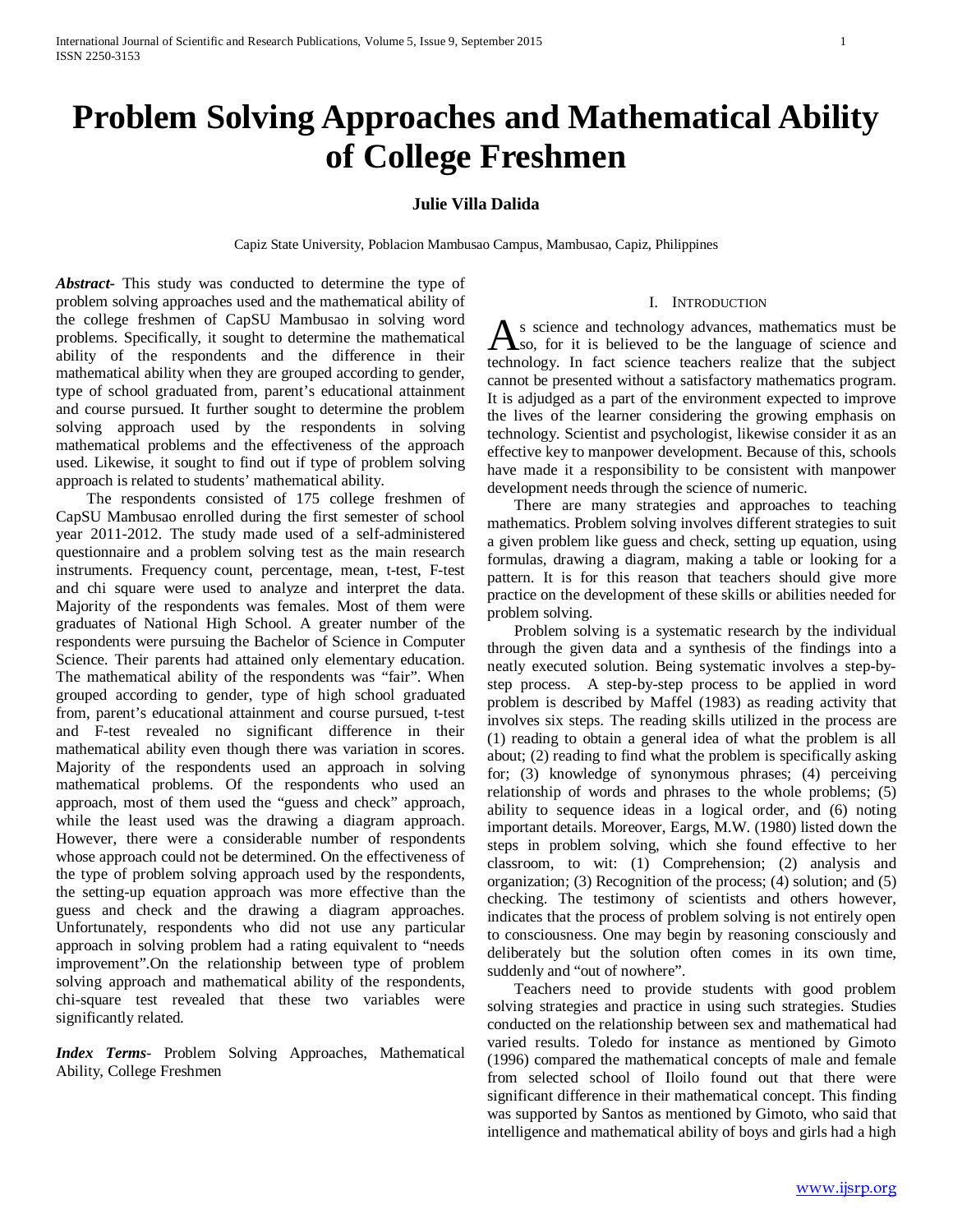degree of variability. Girls on the other hand were superior than boys in achievement and mental ability as mentioned by Alajar (1994). She further concluded that type of high school where students graduated from has relationship to college performance. Moreover, Montano (1990) and Caparino (1984) concluded that students whose parents that were college graduate and undergraduate scored better in mathematics achievement test than students whose parents were in the elementary level. Montano also agreed that educational attainment of parents influence mathematical achievement. Furthermore, student's ability in solving mathematical problems may likewise be influenced by the course he/she is taking according to Montano but it was opposed by Alajar who said that degree pursued by the students had no significant relationship with students' college performance.

 However, it has been observed that many students had negative attitude towards mathematics especially on problem solving topics. Students find the subject very hard to learn especially on problems solving topics (Panganiban, 1985). No study had been conducted on the approaches used by students and their ability in solving mathematics problems among freshmen of CapSU Mambusao. It is because of this observation that this investigation on the approaches used by the students in solving word problem in mathematics was conducted. This study also focused on the determination of significant differences on the mathematical ability of the students when they are grouped according to gender, type of high school graduated from, parents' educational attainment and course pursued, on the determination of approaches used by the college freshmen of CapSU Mambusao in solving mathematical problems, on the determination of the most effective approach in solving mathematical problems used by college students, and on the determination of the type of problem solving approach that is related to students' mathematical ability.

## II. RESEARCH ELABORATIONS

 The study was descriptive method of research. It was conducted at two campuses of CapSU, the Mambusao Poblacion Campus and the Burias campus. The respondents of the study were 132 females and 43 males. Most of these respondents were pursuing BSCS. As to the type of high school they graduated from, majority of the respondents (67.43%) were graduates from national high school; 27.71 percent were graduates of SUC and only 10.86 percent were graduates of private school. Most of their parents had only attained elementary education.

 The instrument of the study was a self-administered questionnaire composed of two parts. Part I was used to determine the profile of the respondents and Part II was a 10 item test where the respondents were made to answer the mathematical problems indicating the approached they used in order to come up with their answers. The test was based on the standardized mathematical Olympiad test arranged from level I to IV and was subjects to content analysis by the subject specialist and school administrators for their comments and suggestions. It was then pretested and the difficulty index and discriminatory power of each item were then computed to determine its strength. Of the 20-item tests tested, 25% were revised and 25% were included without revision, thus completing the final 10-item problem solving test.

The researcher personally administered the questionnaire to the respondents with the help of the subject teachers from each campus to ensure a 100% retrieval. Statistical tools utilized in the analysis of the data were frequency count, percentage, mean, chi-square, t-test, and ANOVA .

#### III. RESULTS OR FINDINGS

| Percentage Score | Ability           | Frequency | Percent |
|------------------|-------------------|-----------|---------|
| 86 and above     | Excellent         |           | 1.71    |
| $81 - 85$        | Very good         | 11        | 6.29    |
| $76 - 80$        | Good              | 35        | 20.00   |
| $71 - 75$        | Fair              | 62        | 35.43   |
| 70 and below     | Needs improvement | 64        | 36.57   |
| Total            |                   | 175       | 100.00  |
| Mean             |                   | 73.00     | Fair    |

**Table 1. Distribution of respondents in terms of ability in problem solving.**

 The result showed that the average mathematical ability of the respondents was 73.00 with a descriptive rating of "fair"

ability. As shown in the table, most of the respondents "need improvements" only 1.71% had "excellent" ability.

**Table 2. Mean score obtained by respondents grouped according to different variable.**

| Variable | Frequency | Mean<br>Score | Ability | Statistical<br>Test |
|----------|-----------|---------------|---------|---------------------|
| Sex      |           |               |         |                     |
| Male     | 43        | 73.00         | Fair    | $T = 0.298^{ns}$    |
| Female   | 132       | 73.20         | Fair    |                     |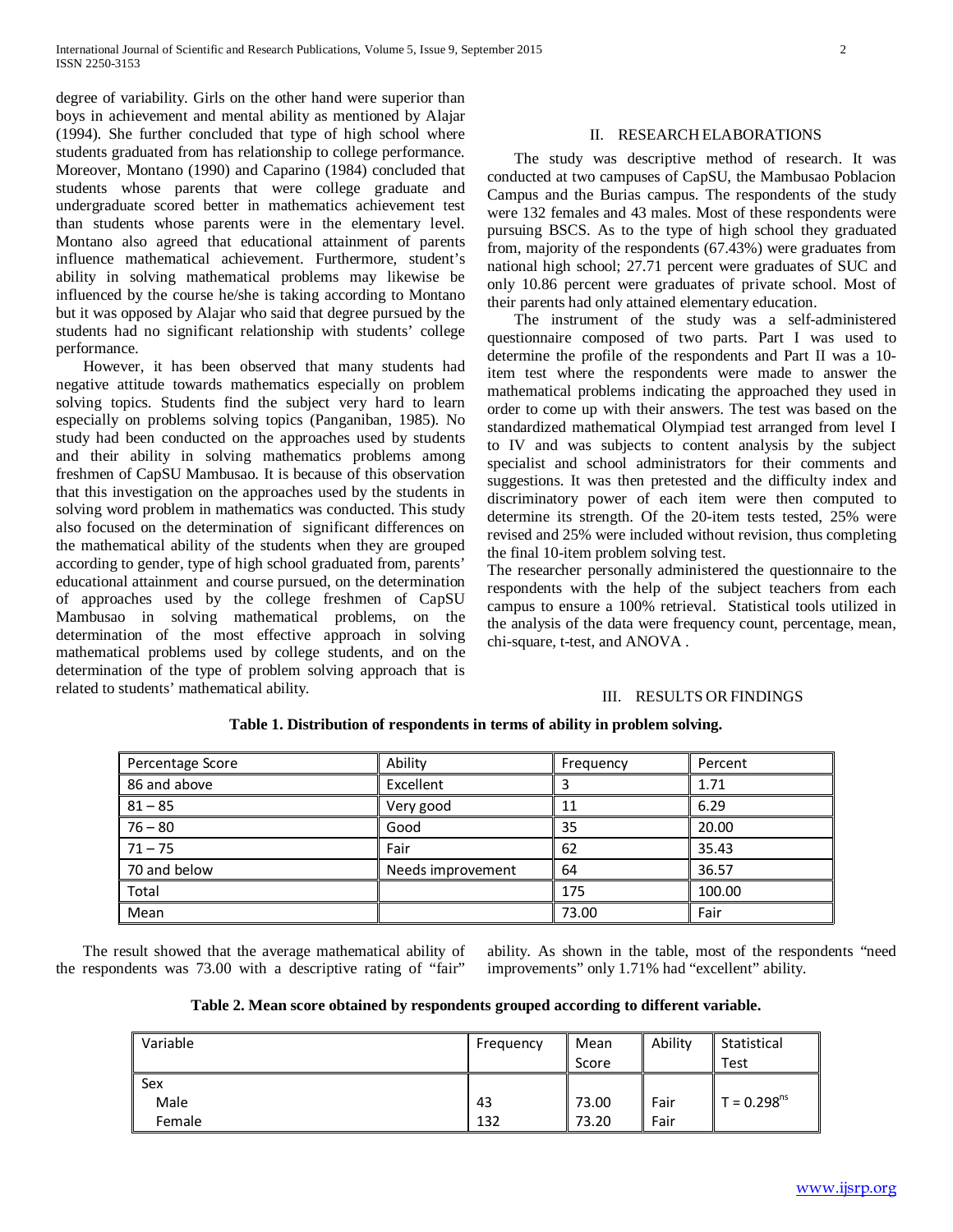| Type of High School Graduated from |     |       |      |                  |
|------------------------------------|-----|-------|------|------------------|
| <b>SUC</b>                         |     |       |      |                  |
| National High School               | 38  | 78.00 | Good | $F = 0.022^{ns}$ |
| Private                            | 119 | 72.00 | Fair |                  |
|                                    | 18  | 73.00 | Fair |                  |
| Parent's educational attainment    |     |       |      |                  |
| Elementary level                   |     |       |      |                  |
| Elementary graduate                | 47  | 72.15 | Fair | $F = 0.18ns$     |
| High school level                  | 43  | 72.95 | Fair |                  |
| High school graduate               | 31  | 73.32 | Fair |                  |
| College level                      | 26  | 72.38 | Fair |                  |
| College graduate                   | 10  | 74.60 | Fair |                  |
|                                    | 18  | 74.76 | Fair |                  |
| <b>Course Pursued</b>              |     |       |      |                  |
| <b>BSED</b>                        | 18  | 77.60 | Good | $F = 0.58$ ns    |
| <b>DVM</b>                         | 4   | 74.00 | Fair |                  |
| <b>BSFTE</b>                       | 11  | 73.50 | Fair |                  |
| <b>BSCS</b>                        | 50  | 73.33 | Fair |                  |
| <b>BSAE</b>                        | 14  | 73.10 | Fair |                  |
| <b>BSA</b>                         | 29  | 72.10 | Fair |                  |
| <b>BEED</b>                        | 40  | 72.00 | Fair |                  |
| <b>BSF</b>                         | 9   | 68.90 | ΝI   |                  |

 When grouped according to gender, the respondents had the same performance which was "fair". T-test further concludes that variation in the mean score was statistically insignificant. This finding contradicts popular opinion that males are better in numbers than females. The results also negates the findings of Santos as cited by Gimoto (1996) and Caparino (1984) that mathematical abilities of boys had high degree of variability. However, the result agrees with the findings of Mac Coby and Jacklen (1987) who said that sexes did not differ in the test of total composite abilities.

 When grouped as type of high school they graduated from, only the respondents from SUC had "good" ability while respondents from private school and national high school had "fair" ability. ANOVA further revealed that type of school where the students their secondary education has no relationship to student's mathematical ability. The result disagrees with the findings of Ticao (1986) as cited by Montano (1990) who said that type of school was a significant factor in the varying performances of the students.

 According to parents' educational attainment, the higher the educational level attained by the respondents' parents, the higher was their mathematical ability. However, the statistical test using ANOVA revealed that there was no significant difference in the mathematical ability when grouped according to parents' educational attainment. This means that regardless of educational attainment of their parents, their ability is not far from each other. The result negates the findings of Montano and Caparino who concluded that parent's educational attainment shows a significant relationship to school achievement of their children.

 As to course pursued, only BSED students had "good" ability, BSCS, BSFTE, BSA, BEED and BSAE, "fair"; while BSF students had mathematical ability of "needs improvement". Statistical analysis using ANOVA revealed that there is no difference in the mathematical ability of students regardless of the course they take. It implies that the course taken by the students had nothing to do with their mathematical ability.

| Approach                    | Frequency | Percent | Mean score | Ability           |
|-----------------------------|-----------|---------|------------|-------------------|
| Guess and check             | 54        | 30.86   | 75.30      | Fair              |
| Setting up an equation      | 33        | 18.86   | 80.00      | Good              |
| Draw a diagram              | 15        | 8.57    | 75.00      | Fair              |
| No particular approach used | 73        | 42.71   | 69.00      | Needs improvement |
| Total                       | 175       | 100.00  |            |                   |

**Table 3. Distribution of respondents as to the type of problem solving approach and their ability using this approach.**

 The study further revealed that majority of the respondents used an approach in solving mathematical problems. Of the respondents who used an approach, 30.86 percent used guess and check approach, 18.86 percent used setting up equation approach and only 8.57 percent used drawing a diagram approach. However, there were 42.71 percent whose approach cannot be determined.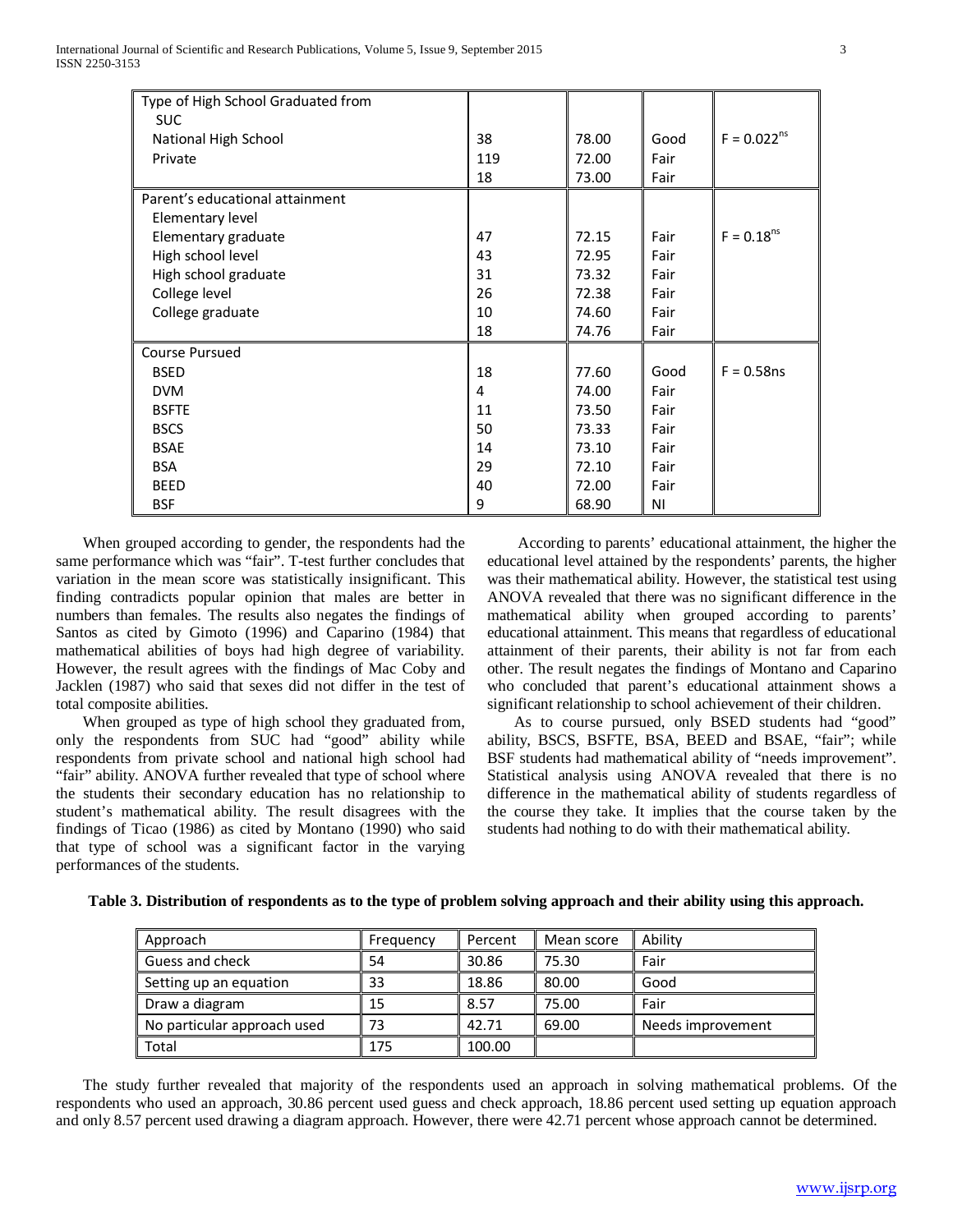On the effectiveness of the type of approach used by the respondents, setting up equations approach (mean rating 80.00) was more effective than the guess and check (mean rating  $= 75.30$ ) and drawing a diagram (mean rating  $= 75.00$ ) approaches. Unfortunately, respondents who did not use any particular approach in solving problem had the lowest rating of 69.00 or "needs improvement".

|  | Table 4. Relationship between type of problem solving approach and mathematical ability. |  |
|--|------------------------------------------------------------------------------------------|--|
|  |                                                                                          |  |

| Type of approach       | Mathematical ability |      |      | Total |
|------------------------|----------------------|------|------|-------|
|                        | N                    | Fair | Good |       |
| No particular approach |                      | 17   |      | 72    |
| Guess and check        |                      | 25   | 24   | 54    |
| Setting up an equation |                      | 11   | 20   | 33    |
| Draw a diagram         |                      |      |      |       |
| Total                  | 64                   | 62   | 49   | 175   |

Chi- square value =  $93.60*$ 

\* significant

 On the relationship of problem solving approach to the mathematical ability of the respondents, the chi-square test revealed that these two variables are significantly related. The findings agrees with those of Ancheta (1991) and leal (1984) that type of problem solving approach utilized by the teacher develops students' problem solving ability. A student becomes a good problem solver when he understands the important features of a problem. Appropriate strategies in problem solving will make the teaching-learning process more enjoyable and the student is sure of correct answer. Since the result revealed that type of problem solving approach is related to their mathematical ability, the recommendation made by Palisao (1987) that there should be a mathematics clinic in every division for teachers to seek help needed and to avail of newer teaching strategies and an updated information on the new mathematics education program is necessary.

### IV. CONCLUSIONS

- 1. Majority of the respondents was females. Most of them were graduates of National High School. A greater number of the respondents were pursuing the Bachelor of Science in Computer Science. Their parents had attained only elementary education.
- 2. **T**he mathematical ability of the respondents was "fair". When grouped according to gender, type of high school graduated from, parent's educational attainment and course pursued, ttest and F-test revealed no significant difference in their mathematical ability even though there was variation in scores.
- 3. Majority of the respondents used an approach in solving mathematical problems. Of the respondents who used an approach, most of them used the "guess and check" approach, while the least used was the drawing a diagram approach. However, there were a considerable number of respondents whose approach could not be determined
- 4. On the effectiveness of the type of problem solving approach used by the respondents, the setting-up equation approach was more effective than the guess and check and the drawing a diagram approaches. Unfortunately, respondents who did not use any particular approach in solving problem had a rating equivalent to "needs improvement".
- 5. On the relationship between type of problem solving approach and mathematical ability of the respondents, chi-square test revealed that these two variables were significantly related.

#### **REFERENCES**

- [1] Alajar, E. (1994). Relationship between fourth year students final grade in mathematics, science and English and their college freshmen performance: master Thesis, PSPC Pontevedra.
- [2] Ancheta, G. (1991). Creative Teaching in Mathematics. The Modern Teacher.
- [3] Caparino, N.C. (1984). Relationship of non-intellective factors to high school students achievement in mathematics. Manuel L. Quezon University, Manila, NCR. MA Guidance.
- [4] Eargs, M.W. (1980). Observation in teaching reading in mathematics. Journal of reading Vol.13.
- [5] Elamparo, L.N. (1998). Mathematics instruction in the newly nationalized high school in the division of Zambales. Masters' Thesis. Columban College, Olongapo City.
- [6] Gimoto, L. (1996). Factors affecting performance in mathematics of the first year high school students at PSPC.
- [7] Leal, E.C. (1984). The elementary mathematics program in the northern school district of La Union, 1983-84: Its Implementation and problem. Master's Thesis, Baguio Central University.
- [8] Lees, F. (1986). Mathematics in reading. Journal of reading. Vol. 19.
- [9] Montano, R. (1990). Factors affecting the mathematical achievement of the college freshmen at PSPC. Masters Thesis, PSPC Tapaz.
- [10] Panganiban, C. (1987). Difficulties encountered in mathematics by senior students in Sto. Tomas Barangay High School, sy 1984-85. Master's Thesis, Abad Santos Educational Institute, Manila.
- [11] Palisao, G.F. (1987). A study of the teachers problem of teaching mathematics in Balintawak, Master's thesis, Abad Santos educational Institute, Manila.
- [12] Orstein, A.C. (1990). Strategies for Effective Teaching. Harper and Collins. Publishers Inc.